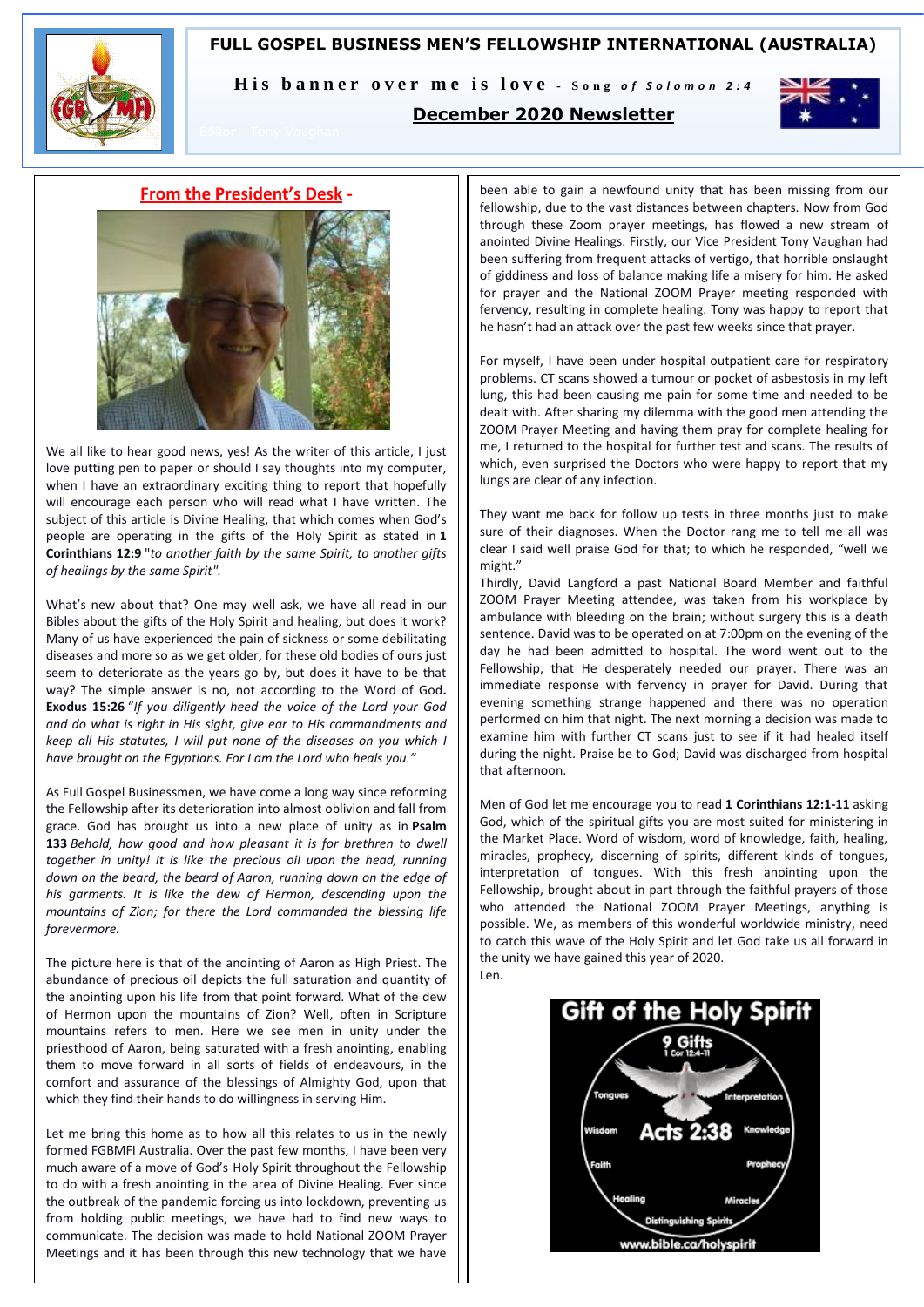

# Overcome discouragement

*First, find a better way*. While rebuilding Jerusalem's walls, Nehemiah said, 'I looked things over' (Nehemiah 4:14 NIV). Realising there were enemies to be defeated and obstacles to be overcome, he 'stationed some of the people behind the lowest points of the wall at the exposed places, posting them by families, with their swords, spears and bows' (Nehemiah 4:13 NIV). In order to overcome discouragement, Nehemiah realised they'd have to start doing things differently. They needed a new system. So he organised the people according to their gifts and strengths.

'Insanity' has been described as doing the same thing over and over again and hoping for different results. And there's wisdom in that. When you get discouraged, don't give up on your goals. Instead, devise a new approach! Question: was it wrong for the Jews to rebuild the walls of Jerusalem? No, they were just going about it in the wrong way! There's a lesson here for us all. For example, do you have a problem in your marriage? Don't give up; try a new attitude. Do you have a problem in your business? Don't throw in the towel; look for a new approach, reorganise your schedule, and refocus on your goal. Have you ever heard of the 80/20 principle? If 80 per cent of your time is spent on the 20 per cent of activities that aren't productive, you will get frustrated. Rather, what you need to do is devote 80 per cent of your time to the 20 per cent that produces the highest results. Business managers call this ROI time - 'return on investment'. So practise devoting the majority of your time and energy to the things you *know* bring results.

# **Good Things are happening**



Saturday 10th October inducting Bryan Wiseman in as the new North Lakes Chapter President. Bill Wilcock Membership Director, Len Donaldson National President, David Harvey (North Lakes), and Forde Blackwell (North Lakes Chapter Secretary / Treasurer).

The meeting was attended by 19 men, including Giel Smith from the Gold Coast who was able to share his progress in opening the new Chapter on the Coast. When the men started to pray for both Bryan and Giel, the Holy Spirit moved in a mighty way with words of prophecy and words of knowledge. The Altar call was full of men desiring a fresh infilling of the Holy Spirit.

One Brother that was prayed for shared a sad part of his testimony about the war years in Poland and his life in Germany after the war; then a second Brother sang a blessing in German over him. It was so thrilling just to be there in the meeting.

#### *FGBMFI Business Tips*

It is important to have a Business Plan

### **What is a business plan?**

A business plan is simply a written document that describes the future path of a business.

A good business plan explains the business concept, summarizes the objectives of the business, identifies the resources (both in terms of money and people) that will be needed by the business, describes how those resources will be obtained, and tells the reader why the business will succeed.

#### **Recruiting**

Select carefully as this is where your greatest investment should be. Most organizations and businesses are about people and in most cases, this is where the highest cost structure lies. When recruiting and selecting new staff, never take the best of a bad bunch. It is much better to wait and get the right person or head hunt from another source. A bad employment decision can wreck your whole enterprise.

### **Values**

Your values will determine your culture. Staff and peers alike watch to see how you live and how you conduct yourself at work. If your leadership is valued-based, you are more likely to create a positive caring culture over your workplace and colleagues. If you are different at work than you are at home, your value base needs checking. There should be alignment between your work and home life.

**Vision:** Without a vision the people perish (Proverbs 29:18) Do you have vision for your business – your business will not grow beyond your vision. Your vision needs to be compelling, driving you forward.

Have **Protocols and Policies**, as they will save you grief later on.

If you have time complete a **Strategic Plan**.

**Finance** – Follow your budgets because at the very least they become your plan for the current financial year.

# Remember that **Cash-Flow** is the life blood of the business.

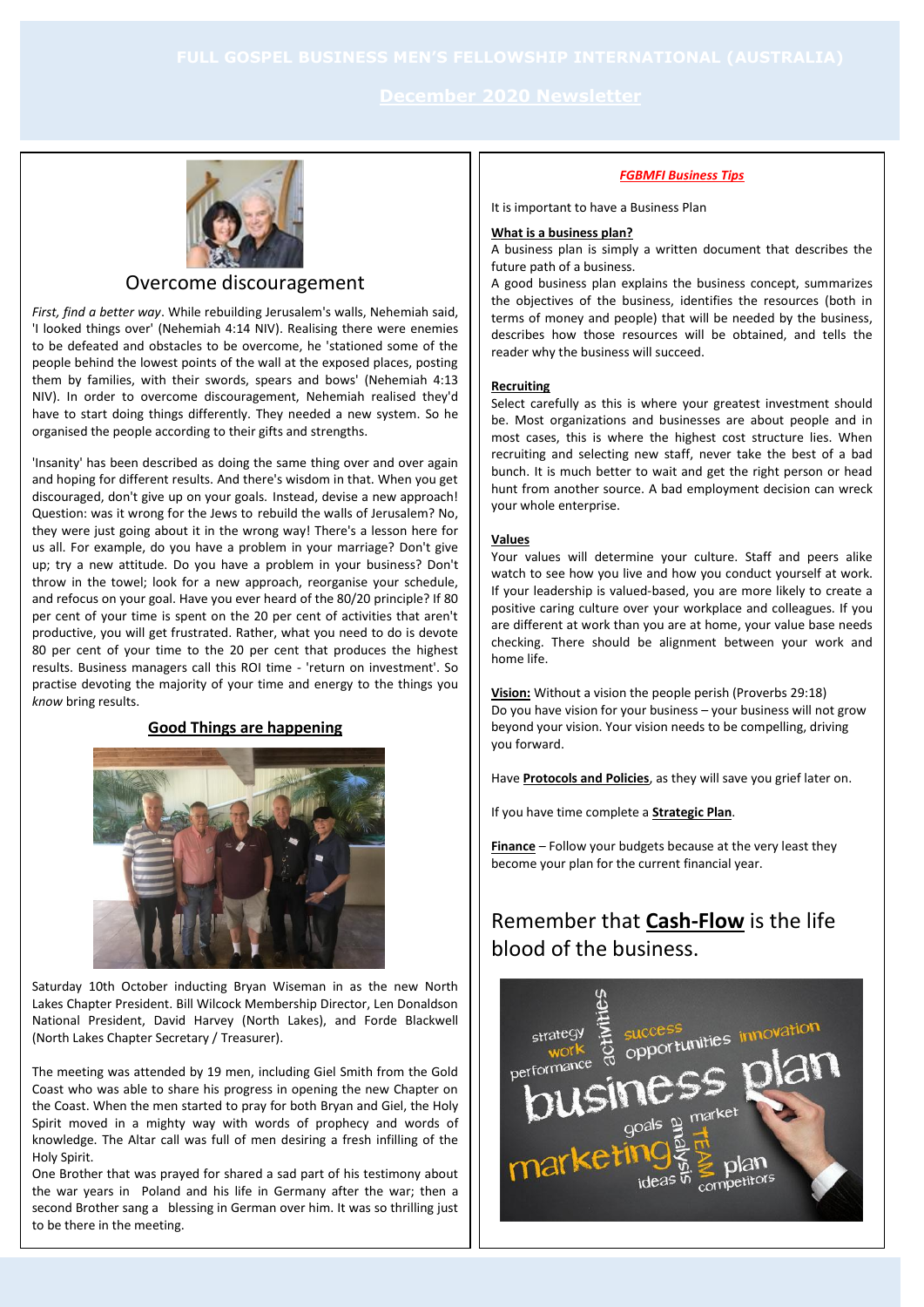

#### **My Precious Prodigal** *By Lowell Lundstrom*

I purchased newspapers in every major town and searched obituary columns for news about unidentified bodies found by railroad tracks or by rivers. I knew that Jesus Christ, the great Shepherd, was the only One who could find my precious girl. I concluded each evangelistic meeting with an appeal, "Please pray for Lisa," without giving details. I didn't care what anyone thought. I only knew that I loved my precious prodigal and wanted her back. For some 8 years I asked nearly every group to pray for Lisa.

I was a prodigal parent. I found myself repeating: "If only I...," and "I should have...." Things were building up within me. I thought, Maybe I should quit the ministry. Maybe I'm unfit. One dark day, when the demons of hell must have expected me to throw in the towel, the Holy Spirit spoke: "Lowell, what did God do wrong that the devil went bad?"

Suddenly a ray of hope burst through the darkness. The condemnation that tormented my soul lifted as I realized that God hadn't done anything wrong. Even though I had made mistakes, I wasn't totally responsible for Lisa's actions. We had not abandoned her. This revealing moment helped steady me. I began to see how I could be a father again for Lisa. I determined I would attempt to reach every prodigal young person with whom I came in contact. This gave me an added incentive to preach, pray, and encourage youth. I began to view every troubled teen girl as if she were someone else's Lisa. I did the same for the rebellious young men. This greater compassion, along with stronger words of warning, came through in my messages.

Finally, after 8 years, Lisa came home for Christmas. It was a good time of laughter and reminiscing. But she returned to her lifestyle. The day she drove away from our home, Connie slumped down on the front steps and cried so hard I thought she would die.

Soon Lisa's life began to fall apart. She separated from the pimp who was controlling her. Her kidneys began to fail and her health was in jeopardy. Then one night Lisa made a call on a customer. She soon discovered he was a serial killer who had murdered 18 women. Lisa was to be number 19. He put a knife to her throat and stretched her out on a plastic garbage bag. He ran knives up and down her body, preparing to kill her. Lisa silently cried, "O, God, don't let me die like this. I don't want my family to learn it ended this way." She felt the Holy Spirit push back the black demon of death radiating from this crazed killer. Then an amazing turn of events - the serial killer set her free and then he committed suicide.

#### Our Miracle

One day, while on tour in Canada, I received the happiest call of my life. It was Lisa. She wanted to come home. I dropped everything and headed south on a 2000-mile journey nonstop. Forty hours later, Lisa was in my arms. The terrible 9-year nightmare was over.

### My precious prodigal was back

God had been faithful. Satan was defeated. And God continues to do great things in our lives as a result of her devastating detour into darkness. Five years have gone by since Lisa's return. Our Father in heaven is forever faithful. Parents never give up! God is able to write the last chapter for us.

# **Comments on Character from Ron Oastler**

Do you know what they teach in the better professional and management courses these days?

They teach that real performance comes from Competence and Commitment - from "Know How" and "Will do".

A lot of times we complain that things don't go right for us in business, family, the Chapter or elsewhere. And all the time its a lack of either know how or the will to just do it.

What they DON'T teach you in the courses is - there is a third dimension. In addition to Competence and Commitment there is C<sub>h</sub>ARACTER. And character is all about attitudes, about beliefs and values. It is about the basis of our commitment.

So, being effective isn't just about physical and mental toughness. Nor confined to personality and influence. But it is a whole lot about the Spirit. That's - our spirit and God's Spirit.

**EVENTS** – See webpage for details